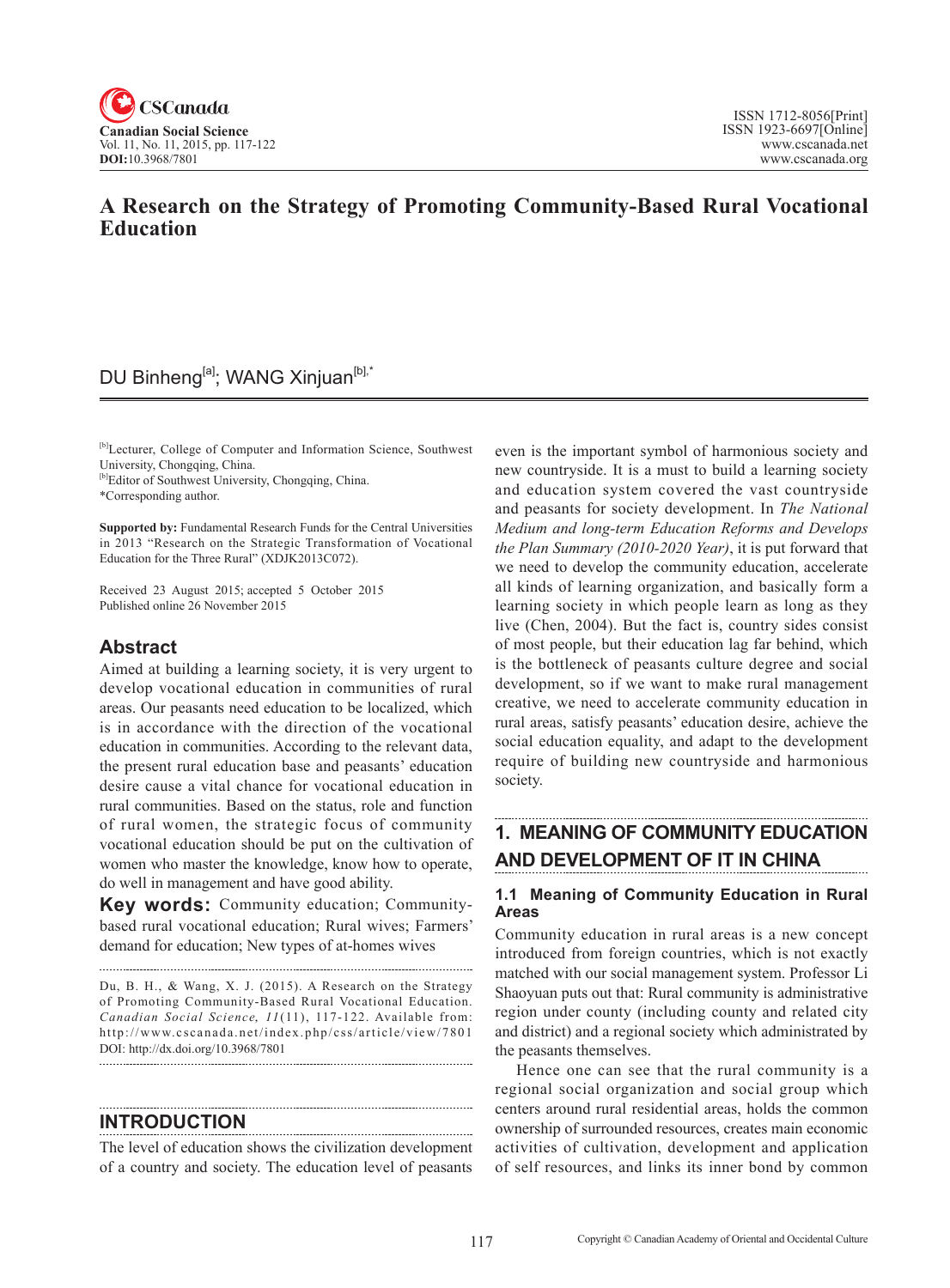interests. With their shared cultural and psychological characters, it consists of counties, villages and towns, and second-level communities in administrative villages.

Professor Li Yixian, a community education expert in China, thinks that community education is a communitybased education process aimed at the improvement of qualities and living standard of all members in the community as well as community development. Essentially, it carries out various effectively educational activities to ensure the balanced development and promote comprehensive progress in the community.

In a word, rural community education can be defined a collective education of school education, family education and widespread social education for all residents in the community so as to improve their culture qualities, occupation proficiency and ideological and ethical qualities as well as strengthen comprehensive and harmonious development of social economy and culture.

But different from average school education, rural community education focuses more attention than rural adult education and technical training on cultivation and development of rural residents on all aspects like knowledge, skill, emotion, altitude and values. In addition, training of rural community education is not constrained on production skills, labor capacity and ability to search for jobs.

#### **1.2 Community Education Development in China**

In 1844, a Denmark educationalist N. F. Z. Longwy initiated the first "Public Higher Education School" in the world in Luoting village, a symbol of the modern community education. For many years, it has developed into various community education forms like Community Colleges in America, Neighborhood Houses in German, Civil Museums in Japan and community education centers and community mobile schools in many developing countries.

Community education in China can date back to the early  $20<sup>th</sup>$  century when rural residents' sustenance and the problem of agriculture were common social issues. Under the banner of philosophy of national salvation by education, many intellects entered rural areas to explore ways of social governance by means of school founding and ethical reconstruction, which contributes a lot to the profound "Civil Education Movement" and "Village Development Movement". After PRC was founded, rural cultural education and custom revolutionary became both so-called rural community education formed in the prevailing educational movements.

Nowadays, significant development has taken place in the community education especially the education for rural residents. From 2001 to 2007, the education department initiated four batches of country-level trial areas in total 114 for community education. In 2009, it reaffirmed 98 nationwide community education trial areas. These areas covering most provinces, municipalities, autonomous regions and cities with independent plans, and province-level trial areas approved by government combine to the gradient developing pattern where under the leadership of municipalities like Beijing, Tianjing and Shanghai, key education programs were carried out in the mid-western part of China , with developed areas of eastern coasts as the backbone. The total training population reached 13.7million, and the involvement rate of community residents is 35%. The administrative system and operating mechanism, in which the mass extensively involved in antonymous community activities under the overarching leadership of CPC and government, with management of the education department, collaboration of related departments and positive support of the public, has basically been reformed.

# **2. RESEARCH TO EDUCATIONAL DEMANDS OF RURAL RESIDENTS**

The national modernization can not develop without agricultural modernization, as the prosperity and stability of the whole country can not be achieved without that of rural areas. Rural residents are the main force of our social stability and civilization progress. However, China is still haunted by the problem of social governance and cultural demands of rural residents for deep-rooted conflicts in the urban and rural binary structure.

### **2.1 The High Proportion of Rural Labor Force in National Population**

The 2010 statistics of the sixth national census show that the total population of rural residents has reached 0.674 billion, 50.32% of the national population, of which migrant workers in cities are 0.261 billion while the areal rural residents 0.413 billion. In Shanxi province, rural residents amount to 21.78 million, 57.9% and real rural employment population is 19.47 million, with 9.10 million agricultural workers and 4.57 million non-agriculture. From the perspective of age structure, middle and old age groups are the main rural labor force, of which 45- 60 years old people count for 86% while the young under 35 are very few. No big changes happen to the rural employment structure, 67.14% in the agricultural sector as the main force, 15.11% in the industrial sector and 17.75% in the service sector.

#### **2.2 Low Education Degree and Quality Training of Rural Residents**

#### **2.2.1 Moderate Educational Level**

According to statistics, at the end of 2006 the total rural labor force is 531 million, of which 35.93 million illiterate people count for 6.8%, 173.41 million people with primary school level 32.7%, 52.15 million middle school level 9.8% and 6.48 million college or above 1.2%.

 According to the survey of Guanzhong village, Shanbei village and Shannan village in Shanxi province,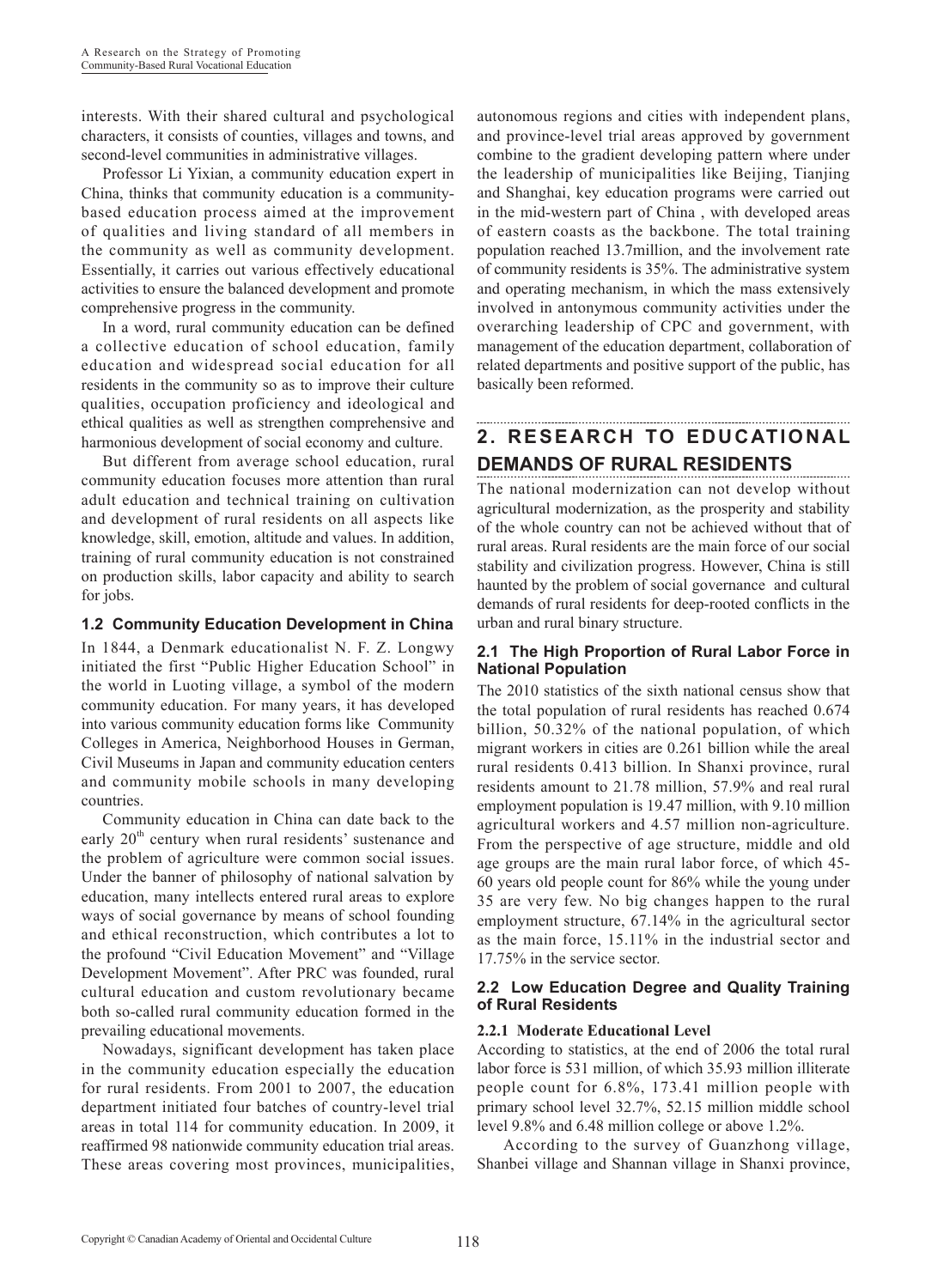although the general rural residents' literacy has been promoted, it's still at a relatively low level. Rural residents with high school education or above account for less than 13%.

| EQUURIQUE EU VU OI AU-HOMUS EROOI 8 M TYPIURI VIHAZUS OI SHAHAI I TOYMUU |                   |                       |               |             |                                   |                         |  |  |  |  |
|--------------------------------------------------------------------------|-------------------|-----------------------|---------------|-------------|-----------------------------------|-------------------------|--|--|--|--|
|                                                                          | <b>Illiteracy</b> | <b>Primary school</b> | Middle school | High school | <b>Technical secondary school</b> | Senior college and over |  |  |  |  |
| Village A                                                                | 4.8%              | $9.5\%$               | 72.6%         | $10.1\%$    | $1.0\%$                           | $2.0\%$                 |  |  |  |  |
| Village B                                                                | $4.5\%$           | $8.3\%$               | 73.2%         | $10.8\%$    | $1.1\%$                           | $2.1\%$                 |  |  |  |  |
| Village C                                                                | $4.6\%$           | $8.5\%$               | 72.8%         | $11.5\%$    | $0.8\%$                           | 1.8%                    |  |  |  |  |

**Table 1 Education Level of At-Homes Labors in Typical Villages of Shanxi Province**

### **2.2.2 Scarce Practical Talents**

**Table 2**

According to surveys, by the end of 2008, rural practical talents over the country number 8.79million, 12% of the total rural labor and 5% of national agricultural population. The Rural Economic Research Center of Ministry of Agriculture made a survey in 2006 of the population of 20,421 rural households and labor force over the country, which founded the average 2.31 rural labor in every household, including 5.2% being 0.12 person with profession credentials, 7.8% being 0.18 person with occupational education and training. Severe shortage of labor resources hampers rural population transfer, agricultural technology and productivity.

#### **2.2.3 High Requirement of Education and Technical Training**

Rural residents have significantly increasing demand over years. Driven by the economic interests and affected by living conditions, rural residents gradually incline to rational training patterns and requirements instead of farm-based traditional conception. In terms of industrial structure, they present less demand for agricultural technology while more interest in third and fourth tier industries. 80% hopes to pick up non-agricultural technology, especially persons under 40 (Chen & Du, 2011). In the survey of methods of rural education demand of the three villages (Table 2), rural residents position their training places close to their living places, most in villages, then towns and cities, three total accounting for 86%. It often takes one week for them to take the training courses, only 27% willing to accept over one month training period. Methods of training are mainly visiting while being guided in the site. Flexible guidelines and systematic courses are two principal training levels. They also take in non-agricultural education as their training contents. Then they become more and more expecting the community-based education.

| <b>Training locations</b> | Provincial capital              | <b>Municipalities</b>                                         | <b>Counties</b>                            | <b>Towns</b>                                | <b>Villages</b> |
|---------------------------|---------------------------------|---------------------------------------------------------------|--------------------------------------------|---------------------------------------------|-----------------|
|                           | 9%                              | $5\%$                                                         | 8%                                         | 21%                                         | 57%             |
| Training term             | 2 years                         | 1 year                                                        | $1/2$ year                                 | 1 month                                     | Up 1 week       |
|                           | 6%                              | 9%                                                            | 12%                                        | 14%                                         | 59%             |
| Training methods          | Teaching classes                | Guidance<br>in the site                                       | Visiting and observing<br>Remote education |                                             |                 |
|                           | 8%                              | 53%                                                           | 28%                                        | $11\%$                                      |                 |
| Training level            | Further vocational<br>education | Secondary vocational<br>education                             | Systematical training                      | Technical guidance                          |                 |
|                           | 12%                             | 9%                                                            | 38%                                        | 41%                                         |                 |
| Courses                   | gy training                     | Agricultural technolo-Production conduction<br>and management | Cultural and health<br>education           | Non-agricultural pro-<br>duction technology |                 |
|                           | 28%                             | 15%                                                           | 24%                                        | 33%                                         |                 |

**Education Methods to Meet At-Homes Labors' Need in Typical Villages in Shanxi Province**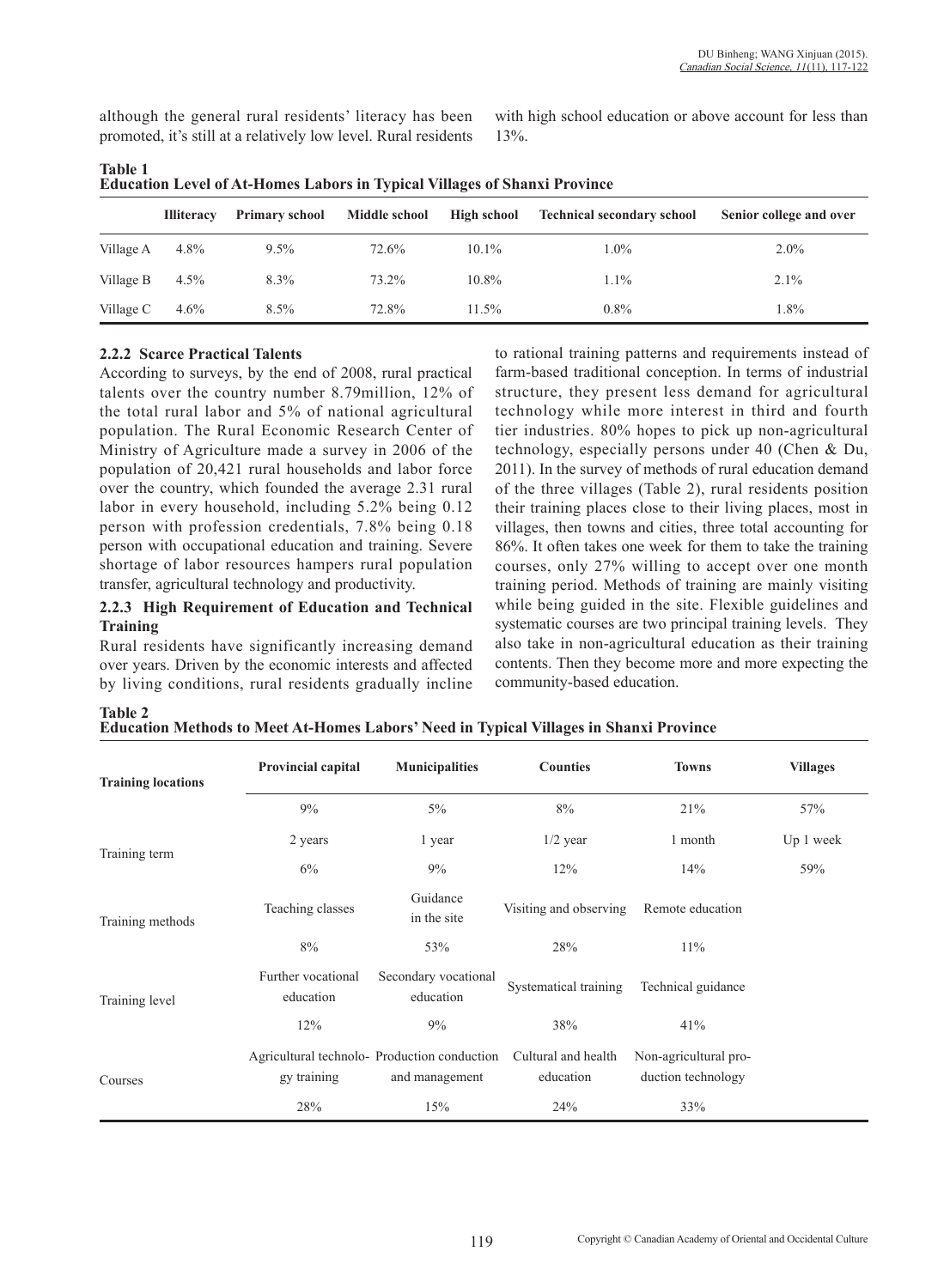## **3. INCREASINGLY MATURE CONDITION TO DEVELOP COMMUNITY EDUCATION**

### **3.1 Modern Rural Education System Lays the Foundation on the Community Education**

China and the Party have attached a significant attention on the rural education and made every effort to develop education work by inserting considerable labor, money and property. Over more than ten years, we have accelerated the development of rural occupational education, speed up founding more county-level occupational education centers, and ensure more complementary infrastructures, stable teaching resources, improved training platforms, and professional qualities. For example, the vocational college education has made great progress in urban community education in Tianjin, as the demonstration pilot area.

Nowadays, the community education colleges have been popularized in towns and villages in Zhejiang province. The comprehensive education colleges, based on the county-level economic development, have been open public to rural residents, rural labors in all levels, and agricultural and non-agricultural industries for training in all aspects including entertainment, culture, health care and communication.

#### **3.2 Tendency in Accordance With the Age Currency and Public Willingness**

Community education has become a tendency in the modern age. "Outline'' (2010) explicitly stated that the rural occupational education should be promoted as the key project to develop new socialist rural areas. Rural residents should be enhanced their technological and cultural qualities. New type residents are fostered welleducated, and adept at management and technology. Highly qualified residents are aimed at the development of new socialist rural areas. In 2020, excellent talents competent in technology research will be selected with special subsidiaries. 10,000 promotion talents will be supported for their prominent contributions to agricultural technology. Activities like technique exchange, further education and exhibition observations will be carried out. 30,000 top executives in agricultural industries and professional cooperative organizations and 10,000 operating hands, rural brokerages, and other top talents in manufacturing and management will be rendered significant support. Based on the online county-level occupational education training, we should extensively implement the four training projects including agricultural product technology, migrant working abilities, applicable technique and rural labor transfer, in order to make sure 70 million involvements in the applicable technique training and over 50million participants in rural labor upgrading training and migrant working ability training by 2020, from State Council " Guidance on the Further Progress of Migrant Workers Training Program".

To complete such a big task, we must insist on the development of community education, launch new demonstration bases for training rural residents, promote existed fundamental education, occupational education and adult education, enhance agriculture combined with technology and education, and popularize all kinds of quality education among the mass within counties.

### **3.3 Establish Community Education System Applied to Developing Situation**

The community-based rural occupational education should adhere to the basic educational principle, comply with rural developing situation and cater to their objective expectations, which are the basic rule and condition to develop community education. Firstly, reliable leadership and complementary operating system should be guaranteed. System of county-level education community should be established. Educational resources would be well planned into allotment and coordinated various education organizations should perform their responsibilities to accept and educate people in countylevel. Secondly, the full process lifelong education system, including infant education, primary education, mid-term vocational education and senior education on healthly life, should be established as an all-round education system. Thirdly, we should build an all-round education system serving people in all degrees in the county-level, like cultural education, vocational education, various technique training and life skill training inclusive and so on. Fourth, an all-round sharing mechanism on education funds should be implemented. Training funds should be raised according to build a coordinated supplier relation between government security, enterprise involvement and personal payment.

# **4. THE STRATEGIC PRIORITY OF BUILDING NEW IMAGES OF RURAL WOMEN**

### **4.1 The Feature of Function Changes of Rural Women**

Significant changes have been taking place in roles and functions of rural women in their family and social relationship, great number of researches show. The feature is as followed:

#### **4.1.1 An Increasingly Prominent Role Rural Women Played in Family**

Because most well-educated and skillful young and adult men often work outside and can not take good care of family, women are gradually becoming the pillar of family instead of a conventionally subsidiary, taking responsibilities of senior custody, children education, family management in member relationship, fiscal budget and courtyard economy, and so on. However, they are also confronted with difficulties for scarce systematic family management, education and cultural background.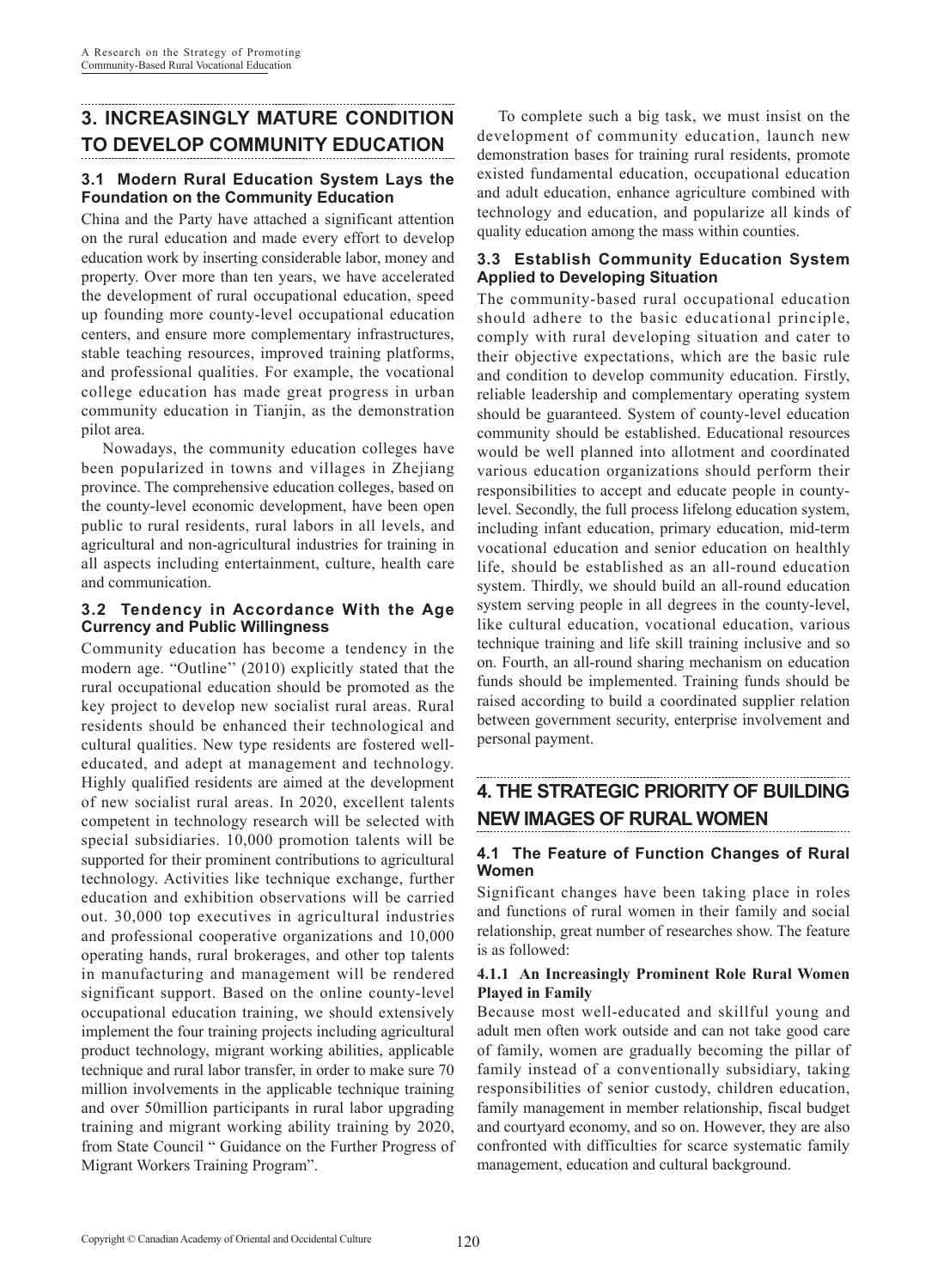According to survey, home-staying women are baffled with various problems in agricultural production: 62.9% of them suffered from shortage of labor force; 35.5% hardly grasp the production technology; 35.5% keep two kids. On the other hand, they find difficulties in tutor and disciplinary when raising children due to low literacy. In rural communities, 23.0% at-home wives are illiteracy and only 44.5% have accepted primary school education. In the process of feeding children, 59.3% admit they are unable to tutor their kids, 19.5% think they fail to behave kids well, and 17.7% spare no time on kids' study. So they are avid for cultural and technological education.

#### **4.1.2 More Significant Role in Rural Social Administration**

As a result of young and adult men working outside in the long periods, women gradually intensify their participation in democratic and political activities. They have been involved in many important political events like civil affairs, cadre elections, and villagers' rallies, bit by bit at the center of civil affairs and presenters in place of their husbands.

Women have been mostly involved in the rural land disputes and clan frauds steadily reported recent years. From an election survey in a village, 82.6% women participated in a vote, much higher than when their husbands had not been outside, and when husbands worked outside, 78.9% attended meetings and are represented by own families. Obviously, migrant man workers have activated more involvement of women in rural public event management. Due to shortage of man hands, women have become the main participants and cultural inheritors in cultural activities like traditional customs, marriages, funerals and spring festivals.

#### **4.1.3 A More Prominent Role in Rural Economic Activities**

Under the background of prosperous market economy, considerable revolutionaries have also taken place in income structure of rural families. Families have gained incomes mainly from profits by family-based business, arts and crafts of hand wives and home-staying vocation houses rather than pure agricultural production like grain and non-agricultural work. Rural cultural derivatives have created a great number of profits. Government policies beneficial to farmers like subsidies, health care and commercial security, and securities have created ways for women to money management. Family income management and backyard economy care have become their basic skills.

#### **4.1.4 Eminent Changes in Women's Psychological Demands**

Women often receive little care from their husbands working outside, so that they are badly dependent on their husbands and desirable for normal family membership, while pursuing collaborative labor work shared by both men and women.

Prominent distinguishes remain between husbands and wives on knowledge, information, conceptions and values for their totally different social environment. Dysfunctional marriage, overburden work and overwhelming pressure conceal or deplete their physiological needs and reduce them to sexual repression. The Research indicates that 63.2% at-home wives feel lonely very often while 42.1% frequently or sometimes sob. Driven to content themselves with their expectations of social relationship, they are consciously longed for collective labor and collaborate labor shared with men. So they need enough emotional privacy and explicitly targeted and rational ways to release emotion.

On the other hand, when husbands work outside, only women and kids often stay at home even with the elderly, which weaken their security defense and increase the potential danger. For one thing, they are severely anxious about emergencies. For the other, they are disadvantageous groups in social stratus, and are vulnerable to bullies when suffered from neighbor disputes, agricultural production and land disputes. In addition, they are in danger of sexual harassment and even likely to become victims of sexual assault. Rural families and communities should enhance their social support of at-home wives and encourage them to safeguard their legal rights and interests.

#### **4.2 Rural Woman Education Should Focus on "New Types of Rural Wives"**

The breakthrough of these existed problems is to cultivate New Types of Rural Wives, who play a significant role in family and rural affairs. They feature the following aspects:

Firstly, inheritors of culture. It consists of two parts: Filial piety culture in the family and rural local culture. An old saying in China writes: Filial piety takes priority in all virtues. As the cadre of the whole family, women should be endowed with piety, the basic virtue to pass down the Chinese filial piety culture with long history. They should also be able to assume responsibilities as the intermediaries to advocate rural local culture.

Secondly, management talents. Under the background of backyard economy as the main rural economy, wives should be adept at fiscal management, rational budget planning and closed membership connection at home. It contributes a lot to improve rural family environment and promote social harmony.

Thirdly, proactive participants. Apart from daily production and life experiences, they also need practical skills like needlework, culinary skills, paper cutting and so on. It can not only promote the transformation of surplus labor and increase family incomes, but also lift their comprehensive qualities.

### **4.3 Form the Pattern of New Types of Rural Wives by Multiple Channels**

Based on the above analysis, we should offer appropriate vocational and skills training. But we need to make great